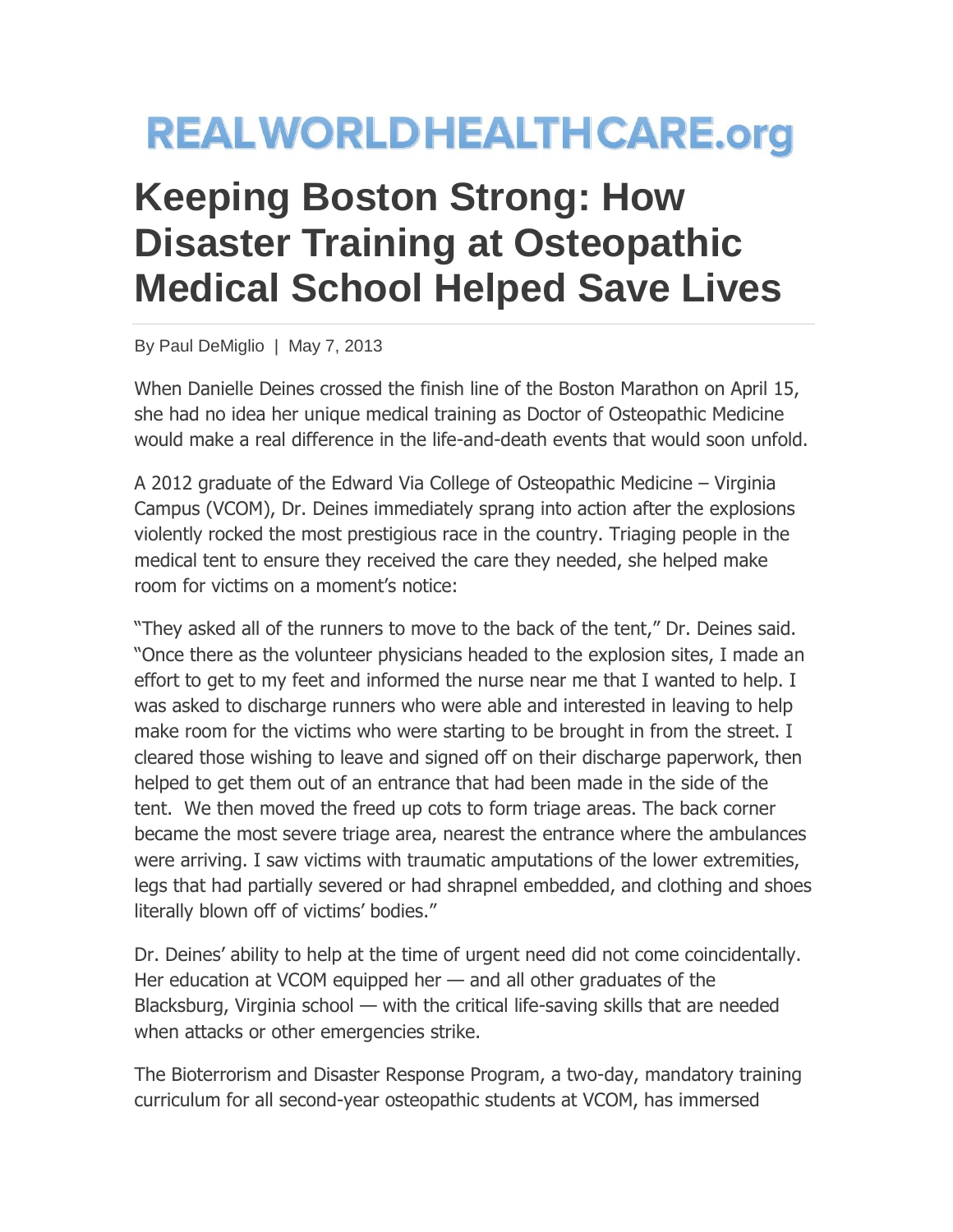students in real-life disaster training, field exercises and specialized courses since its inception in 2003. This comprehensive approach gives participants expertise in areas including terrorist and major disaster response, hospital planning, behavioral risk factors, psychological response to trauma, and media relations.

Students who have completed the program now serve as lifelines, having the ability to respond to catastrophes locally, nationally and internationally – from Hurricane Katrina to the Virginia Tech shootings, tsunamis and tornado damage in Virginia.

Now more than ever, a working knowledge of disaster response issues is central to providing quality patient care.

"All medical students and practicing physicians need to be able to respond to natural and manmade disasters. With changing global weather patterns such as global warming and changing political climates, disasters are now a part of the framework," said Dr. James Palmieri, Associate Professor and Dept. Chair at VCOM. "I always teach the students that no matter what kind of disaster takes place, both natural and manmade, it will always begin in someone's neighborhood and the local medical community will be part of the initial response. In light of today's instant communication, if and when you respond, the world will see you as the local expert. You had better know how to respond properly for both your benefit and that of your patients."

How can VCOM's leadership role in disaster response training be replicated by other medical training programs? In what ways can more medical schools develop and leverage their curricula to prepare students for disaster response?

Today, more than one in five medical students in the United States are training to be osteopathic physicians, who can pursue any specialty, prescribe drugs, perform surgeries and practice medicine anywhere in the U.S. Osteopathic physicians bring the additional benefits of osteopathic manipulative techniques to diagnose and treat patients, helping patients achieve a high level of wellness by focusing on health education, injury prevention, and disease prevention.

For students who are interested in going into osteopathic medicine, visit the American Association of Colleges of Osteopathic Medicine, [www.AACOM.org;](http://www.aacom.org/) and VCOM at [http://www.vcom.vt.edu/.](http://www.vcom.vt.edu/)